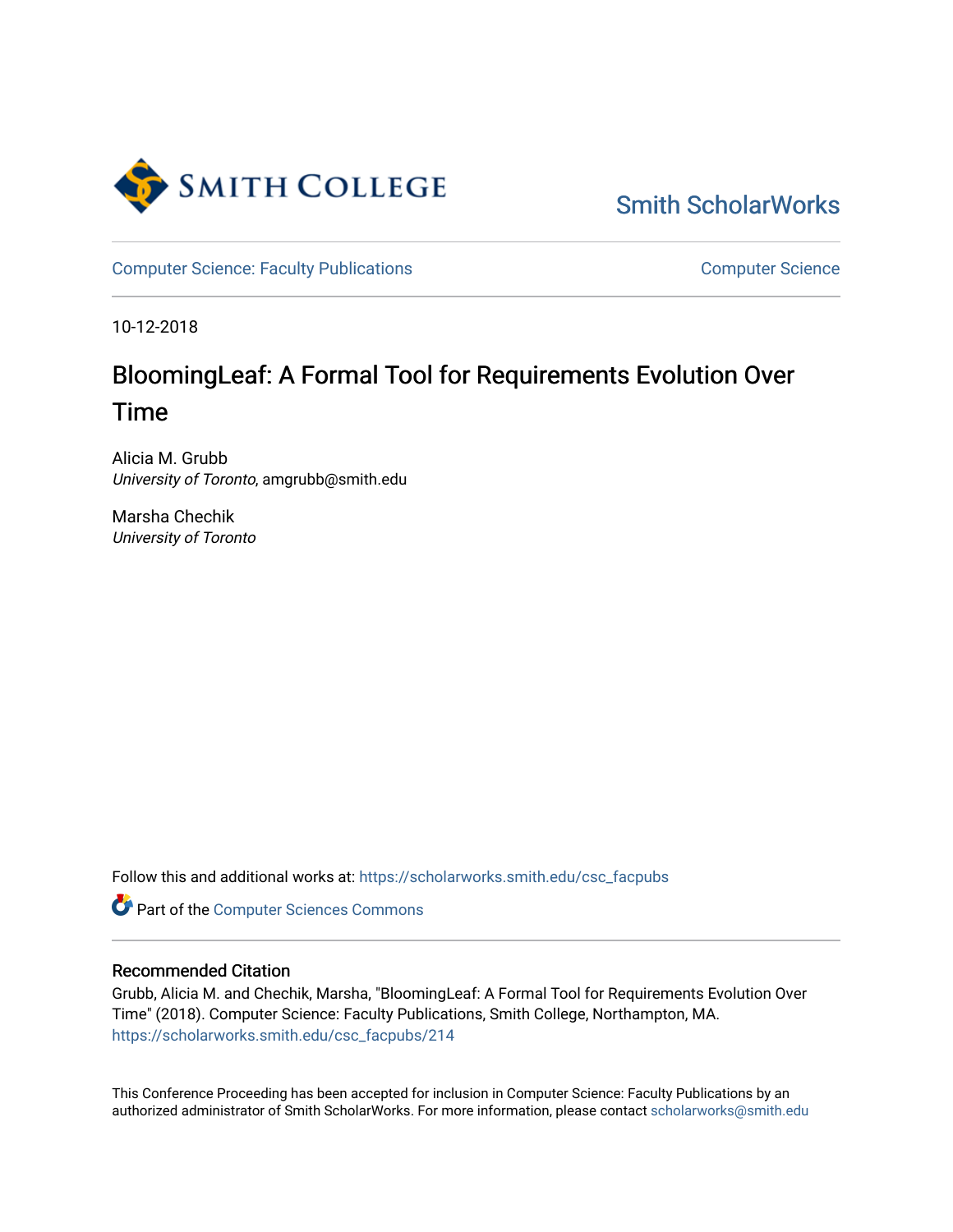# BloomingLeaf: A Formal Tool for Requirements Evolution over Time

Alicia M. Grubb, Marsha Chechik Department of Computer Science University of Toronto, Toronto, Canada {amgrubb, chechik}@cs.toronto.edu

*Abstract*—Our previous work presented the Evolving Intentions framework, which specified how evolving qualitative goal models can be modeled and analyzed. Recent improvements to the framework allow for precise semantics of goal relationships with propagation of both evidence for and evidence against a goal's satisfaction (as in Tropos), and enables evaluation of evolution with absolute time (in addition to relative time). The reasoning is expressed as a constraint satisfaction problem. In this paper, we present BloomingLeaf, a new web-based tool that implements the new semantics. We showcase how the implementation and architecture of BloomingLeaf can be used to answer time-based questions.

#### I. INTRODUCTION

Goal-Oriented Requirements Engineering (GORE) aims to help stakeholders make trade-off decisions when planning a project [1]. We extended GORE by allowing stakeholders to answer questions about their projects when the goals of the project change over time [2], [3]. We investigated using *evidence pairs* (i.e., separating evidence for and evidence against the satisfaction of a goal) and both symmetric and asymmetric links as a way to evaluate goal models [4]. By using evidence pairs, we formally defined how goals change over time in our framework, called Evolving Intentions [5]. In this paper, we introduce BloomingLeaf, a web-based tool for formal automated analysis of goal graphs. Using the motivating example that follows, we describe Evolving Intentions and BloomingLeaf in Sec. II. Sec. III discusses the architecture and Sec. IV describes ongoing and future work.

Motivating Example. Consider the task of adding bike lanes to an urban street, as shown in the goal graph fragment in Fig. 1. The stakeholder is considering the trade-off between building the bike lanes as a Temporary Construction or a Permanent Construction, and the impact of this decision on three goals of interest: Have Bike Lanes, Cyclist Safety, and Access to Parking. The stakeholder wants to ask the question: Which construction plan will satisfy Have Bike Lanes at 36 months? We can specify how each goal in the graph might change over time, and create simulations of how the evolving goals impact the model as a whole.

#### II. BLOOMINGLEAF OVERVIEW

Using the running example, we describe how to model and analyze goal graphs that evolve over time with BloomingLeaf. Goal Modeling. Goal models (or goal graphs) consist of goals and links forming directed acyclic graphs. Goals can be



Fig. 1: Model of Motivating Example in BloomingLeaf.

decomposed into child goals requiring all (and) or one (or) child goal for satisfaction, but can also contribute to each other using contribution links (e.g.,  $+, -, ++, -$ ). For example, in Fig. 1 Have Bike Lanes is  $C$ nd-decomposed into Build Bike Lanes and Have Design.

Each goal can be evaluated using an *evidence pair*  $(s, d)$ , where  $s \in \{F, P, \perp\}$  is the level of evidence for and  $d \in$  ${F, P, \perp}$  is the level of evidence against the fulfillment of g. Thus, goals can have one of five values:  $(F, \perp) = FS$ ,  $(P, \perp)$  = PS,  $(\perp, P)$  = PD,  $(\perp, F)$  = FD, and  $(\perp, \perp)$ , as well as four conflicting values:  $(F, F)$ ,  $(F, P)$ ,  $(F, F)$ , and  $(F, P)$ . In Fig. 1, Bike Lane Usage is given the value Denied (FD) because the bike lanes are not currently in use. There is a ++S contribution link between Have Bike Lanes and Cyclist Safety. The ++S link only propagates when Have Bike Lanes has *F* or *P* for its *s* value of the evidence pair. See [4] and [6] for propagation details.

Evolving Intentions. With these values, we define how the evaluation of a goal (as specified through evidence pairs) can change over time. The evidence pairs form a partial order from most satisfied to most denied. Over any time interval, a goal can have a valuation that is changing stochastically, increasing, decreasing or remaining constant. We combine these to form step-wise functions. For example, we could specify Have Design as Constant over two periods where it is Denied (FD) for the first period of time and then Satisfied (FS) for the second. We identify this pattern as *Denied-Satisfied* (*DS*), and Have Design is given a *DS* label in Fig. 1. See [3] for a full list of functions.